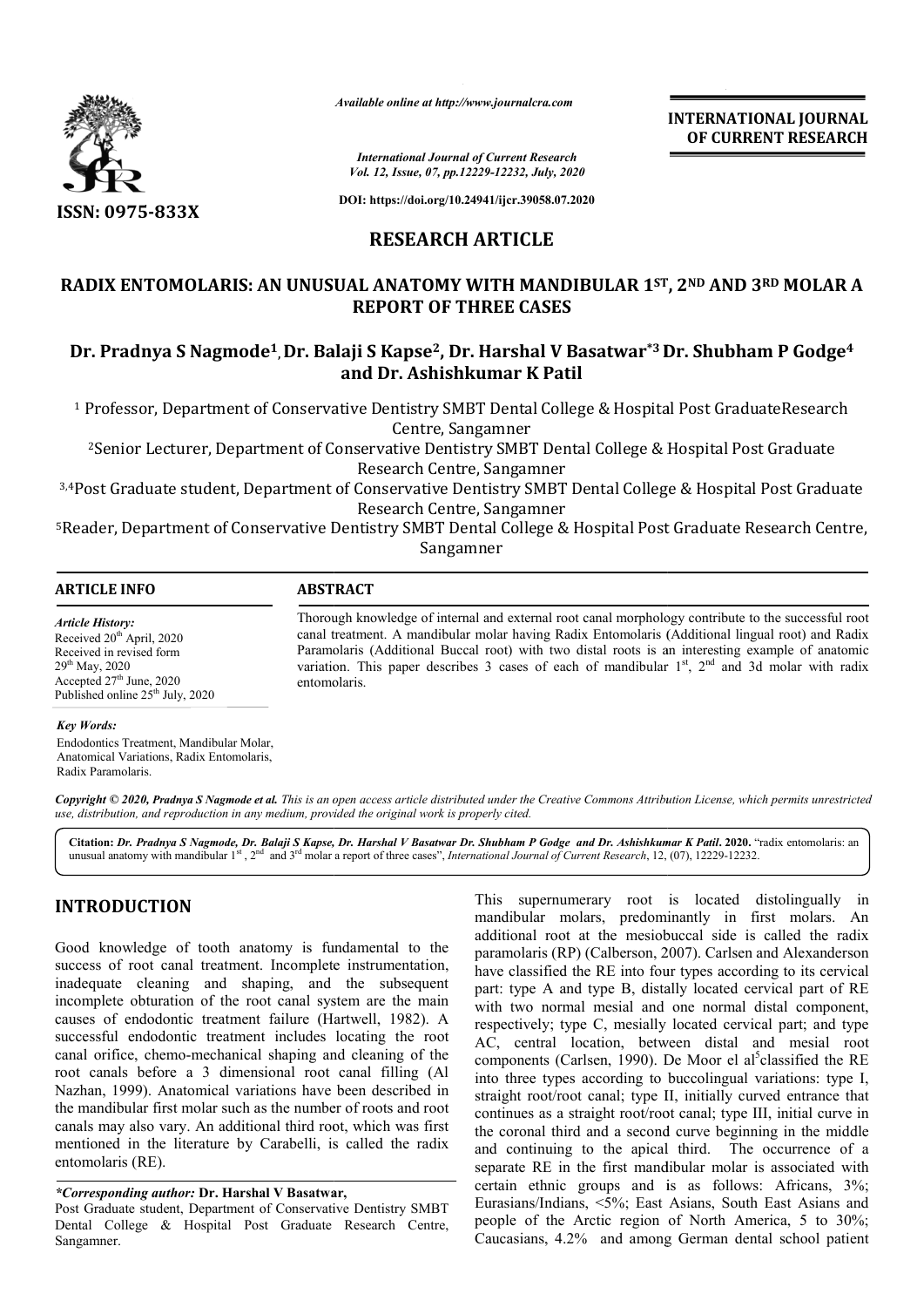populations the occurrence of three-rooted mandibular first molars was found to be rare with an overall incidence of 1.35% (Loh, 1990). In a study using periapical radiographic methods, Tu *et al*<sup>7</sup> investigated the occurrence of three-rooted mandibular first molars in a Taiwanese population and found that21.09% of the patients examined had an extra distolingual root that could affect endodontic procedures.<sup>8</sup>The present case report discusses the endodontic retreatment of a type I RE (according to De Moor) in a mandibular first, second as well as third molar.

**Case No 1:** A 32-year-old female patient reported with pain in right mandibular first molar i.e. 46, since a week. The pain aggravated on taking cold and hot food items and upon mastication. Her medical history was non-contributory. Clinical examination of 46 revealed deep occlusal carious lesion and it was tender to percussion. The periodontal examination of 46 was within the normal limits. Thermal and electric pulp test on 46 showed intense and prolonged response. Intraoral periapical radiographic examination of 46 revealed deep caries approximating the pulp space and slight widening of the periodontal ligament space around the apical area of the mesial root. Apart from this, close inspection of the radiograph also revealed the presence of an additional periodontal ligament space crossing over the distal root leading to an impression of double periodontal ligament space on the distal aspect. This led to the suspicion of additional or extra root entity (Fig 2a). Based on the clinical and radiographic examination, a diagnosis of symptomatic irreversible pulpitis with acute apical periodontitis in 46 was made and the patient was suggested to undergo root canal treatment. Root canal treatment in 46 was initiated under rubber dam, following local anaesthesia and access opening in it. Careful exploration of the pulp chamber floor revealed five canal orifices (2 mesial & 3 distal) as seen in (Fig 2b), confirming the presence of additional distal canal. The pulpal tissue remnants were extirpated from the canals using K file no.10 & no.15 (DentsplyMaillefer, Switzerland).

Coronal flaring was accomplished with Gates Glidden drills (DentsplyMaillefer, Switzerland). Working length was determined using an apex locator (Root ZX, Morita, Tokyo, Japan). The radiograph was taken with a mesial angulation to verify the working length confirmed the presence of extra distolingual root (Fig 2c). All the canals of 46 were cleaned and shaped using rotary Nickle Titanium Protaper files (DentsplyMaillefer, Switzerland) in a crown down manner and irrigated using 3% sodium hypochlorite and2% chlorhexidine solutions. Calcium hydroxide (Dentokem, India) was used as an intracanal medicament and access opening was sealed with Zinc oxide- eugenol cement (DPI, India). Two weeks later, when the tooth was asymptomatic, the obturation was carried out by selecting 4% master cones (Fig 2d), AH Plus sealer (Dentsply De Trey, Konstanz, Germany) and lateral compaction method. Following the obturation, the access opening was filled with dental amalgam and patient was scheduled for follow-up visits (Fig 2e). Patient reported for follow up after 1year and radiograph was taken (Fig 2f)

**Case No 2:** A 18 years old female patient reported with chief complain of pain in mandibular right back region of jaw. Clinical examination showed, deep caries with tooth no 47. Radiograph revealed occlusal caries involving pulp without any periapical changes (Fig3a). Diagnosis of symptomatic irreversible pulpitis was done and endodontic treatment was initiated.



**Figure 1**







(c) Working Length



(b) Access Cavity



(d) Master Cone



(e) Post-obturation

**Figure 2**

After anaesthetizing the tooth, under rubber dam isolation access preparation was done with endo-access bur and four canal orifices were located with DG 16 endodontic explorer (Fig 3b). The canal lengths were determined radio graphically with K file ISO 15 size (Fig 3 c) and electronically with Root ZX. They were cleaned with 2.5% sodium hypochlorite along with EDTA and shaped with protaper gold rotary system till a size of F-2. Master cone radiograph revealed proper fitting of cones (Fig 3d). Canals were dried with paper point and obturation done by single cone obturation technique and pulp chamber was restored with dental amalgam (Fig 3e)



(c) Working Length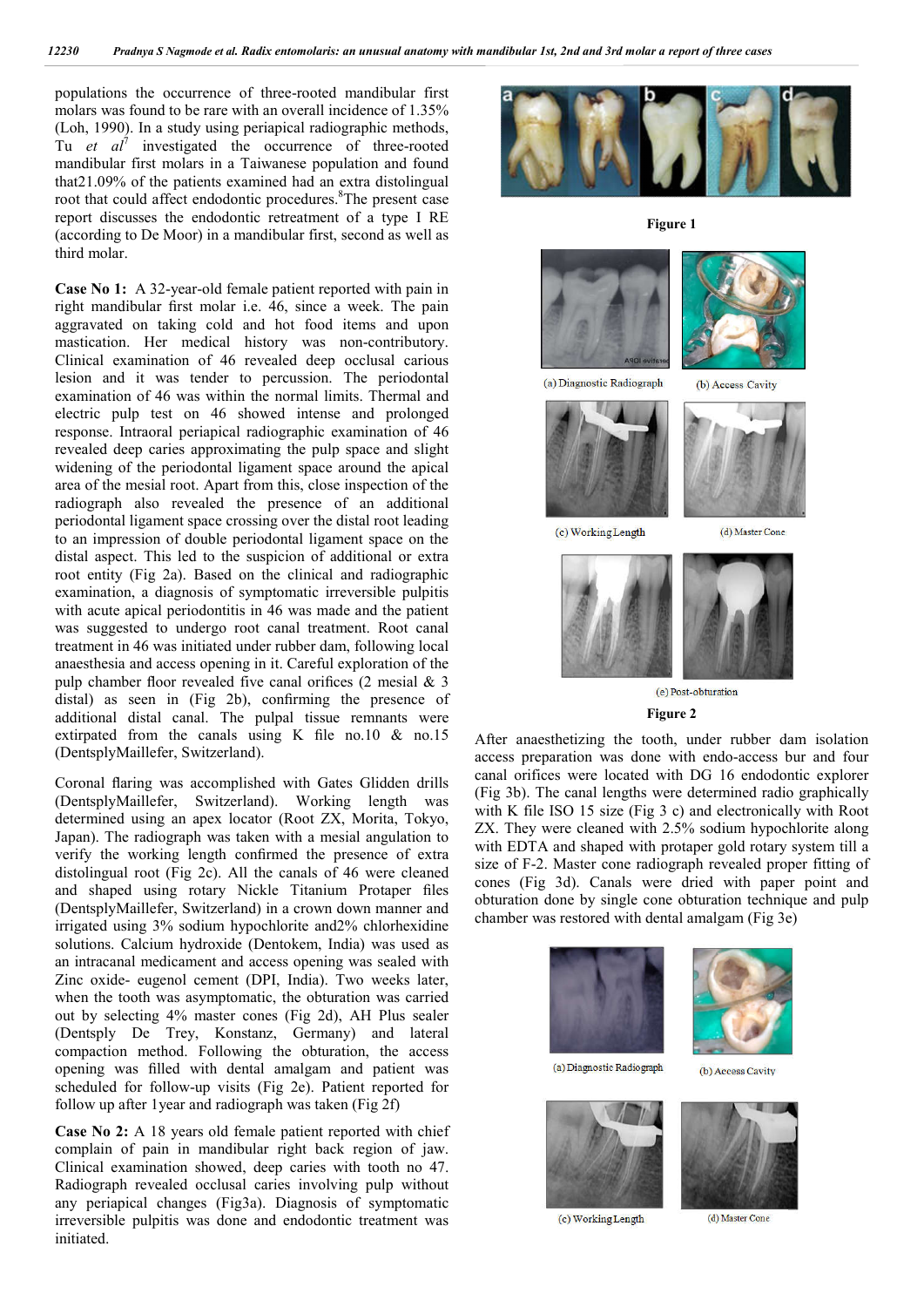

(e) Post-obturation **Figure 3**

#### **Case No 3**

A 28 year-old male patient was reported to department of conservative dentistry and endodontics with chief complain of pain in lower right posterior most region of jaw. History revealed severe, continuous pain in that region since 3 days. Radiographical examination showed deep occlusal caries with tooth no 48 and there were two distal root and no signs ofapical periodontitis was encountered (Fig 4a). Access cavity four distinct canal orifices (Fig 4b) were found and were coronally enlarged with Gates Glidden drills. Initial negotiation of the root canals was performed with a K-file #10. The lengths of these canals were measured radiographically (Fig 4c) and verified using apex locator (Root ZX). The canals were cleaned with 2.5 % sodium hypochlorite solution and Glyde (DentsplyMaillefer), and shaped with ISO instruments with protaper gold rotary instrumentation system till size of F2 using crown down technique. After master cone confirmation by protaper F2 master cone (Fig 4d), obturation was done and tooth was restored with composite resin restoration (Fig 4e). Patient followed back 1 year post treatment (Fig 4f)



# **Figure 4**

### **DISCUSSION**

In the present case report, Radix entomolaris which is common anatomical variation in mandibular first molar but rare occurance in mandibular  $2^{nd}$  and  $3^{rd}$  molar is discussed. Presence of a separate RE in the first mandibular molar varies within various ethnic groups. A maximum frequency of 3% is found in African populations, while in Eurasian and Indian populations the frequency is less than 5%. In populations with Mongoloid traits such as the Chinese, Eskimo and American, Indians reports have noted that frequency of RE in such population ranges from 5% to more than 30% and hence, the RE is considered to be a normal morphological variant. Radix Paramolaris (RP) is commonly observed in 1.5-3% of African population whereas RP is less frequent in Indian population. Its frequency of existence is around 2% (Anurag Singhal, 2011). Ahmed *et al* reported that an evaluation of the number of roots and their morphologies revealed that 3% of mandibular first molars were three-rooted with the extra distal root on the lingual aspect (De Moor, 2004; Naoum, 2003). The nature of this additional root is also variable which ranges from a short conical extension to full length, with pulp extending into the root canal (Reichart, 1981). This additional root can occur unilaterally or bilaterally29 with a predilection for bilateral distribution in females and unilateral in males (Somogyi-Csizmazia, 1971). Incidence radix entomolaris in mandibular  $2<sup>nd</sup>$  molar is most rare entity observed in litreture amongst mandibular molars. According to Manning, 22% of mandibular second molars have one root, 76% have 2 roots, and 2% have 3 roots (Manning, 1990).

This tooth showed both Mongoloid and Caucasian traits, with 8.98% of the teeth having three roots in Indian population (Neelakantan, 2010). Incidence radix entomolaris in mandibular 3rd molar is not well documented litreture. A retrospective study by Somasundaram P *et al* using Cone beam computed tomography concluded that 3 roots were observed in 2.8% of total samples in study.Sidow SJ *et al* reported that 5% of mandibular  $3<sup>rd</sup>$  molar had three roots. In the study by Faramarzi F *et al* 2.89% of mandibular 3rd molar were three rooted (Somasundaram, 2017). For differentiation between separate and non-separate RE. According to the location of the cervical part of the RE, Carlsen and Alexandersen classified RE into four types which are Type A, B, C, and AC. In Type A, the distal part of the root has three cone-shaped macrostructures, a facial, a medial, and a lingual in which either the lingual structure is separate while the medial and facial structures are nonseparate, or all three macrostructures are non-separate.

In Type B, the distal part of the root has two cone-shaped macrostructures, lingual and facial ones of nearly the same size. These structures are either separate or non-separate. In Type C, the cervical part is located mesially. In Type AC, the cervical part is centrally located, between the mesial and distal root components (Carlsen, 1998). Preparation of the access cavity may need to be modified to identify three roots and four canals. With the distolingually located orifice of the radix entomolaris, a modification from the classical triangular access cavity to a trapezoidal form to better locate and access the root canal is crucial and straight line access must be established.<sup>5</sup>The outline shape should reflect the anatomy of the chamber when dealing with such teeth. Based on the previous findings it was found that the majority of the extra roots were curved.